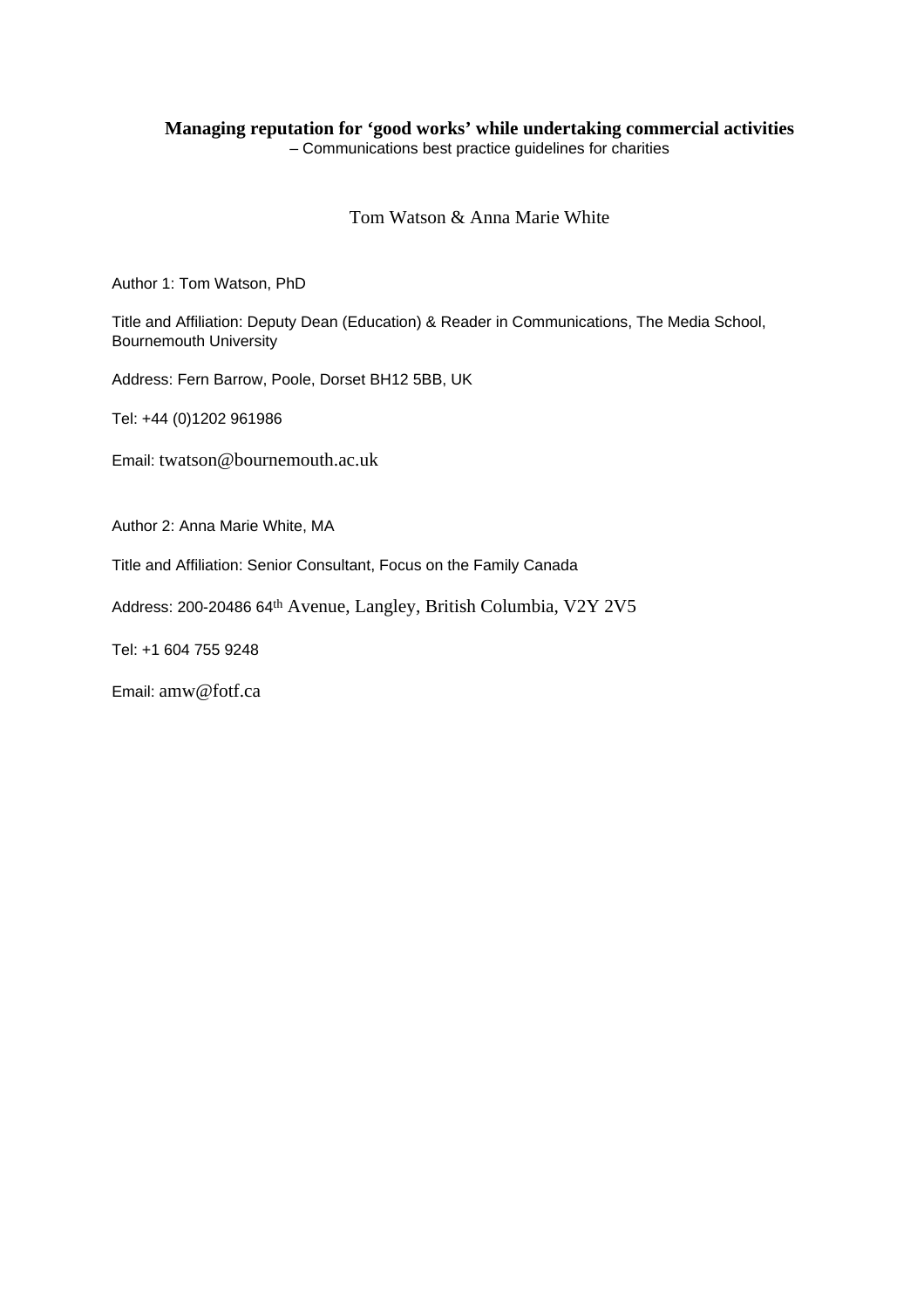### Abstract

Charities and not-for-profit organisations have traditionally eschewed commercial operations in favour of direct fund-raising from supporters. Competitive pressures, however, are driving charities to take on 'dual citizenship' through activity in both profit (commercial) and nonprofit (voluntary) sectors. There has been little scholarly attention or professional focus on the impact that commercial trading by charities has on relations with key stakeholders, such as supporters, and upon the reputation of the community-focused organisations. This paper reports a case study of a UK charity and explores supporters' perceptions of the impact of commercial trading upon the organisation's reputation as well as their relationship and level of engagement with the organisation. It found that donors are in support of commercial activities, as long as these are aligned with the charity's values. The study, however, also found that commercial activities should not deflect the charity from its perceived and announced mission.

*Keywords*: charities, commercial activities, communication, reputation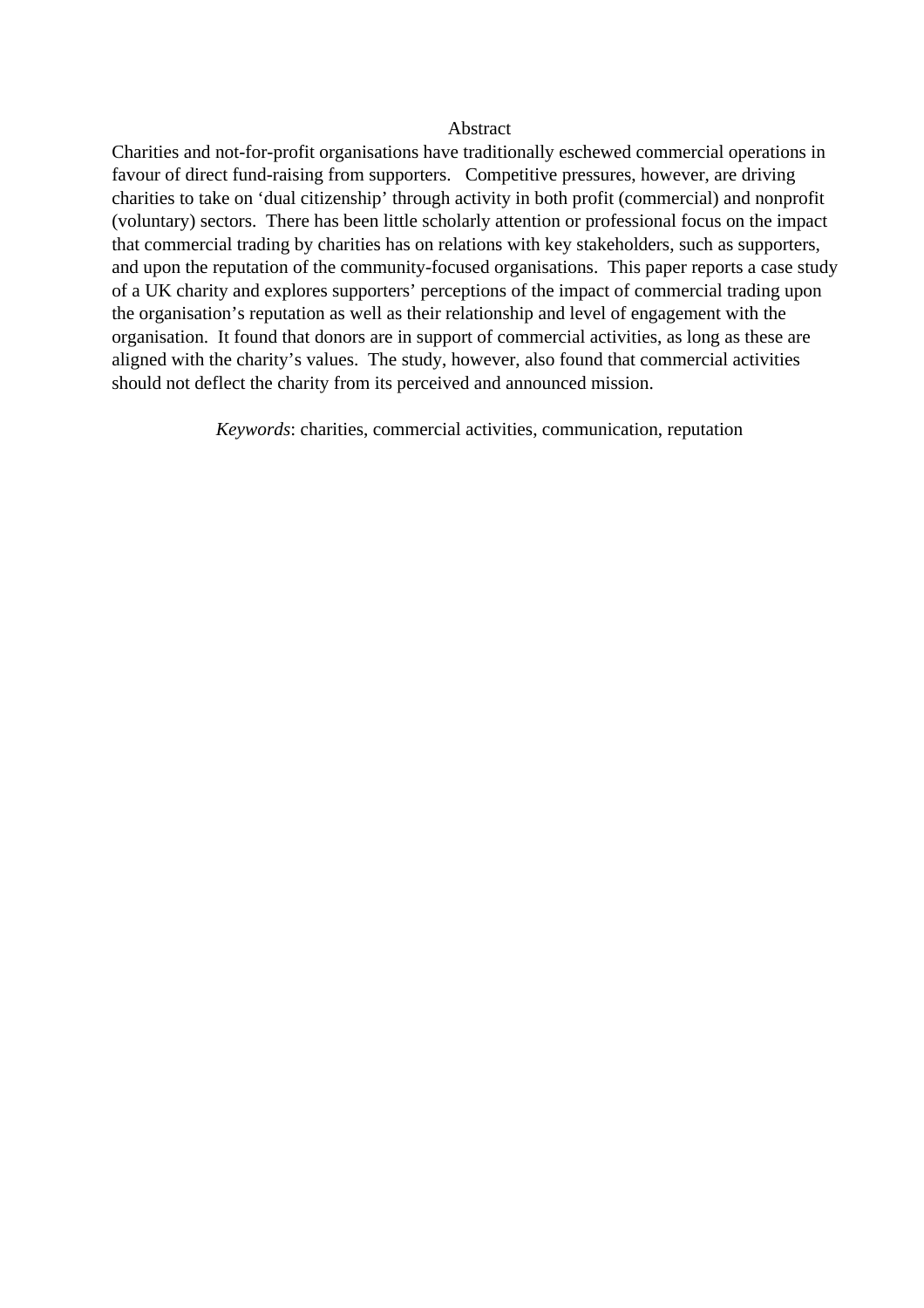## **Managing reputation for 'good works' while undertaking commercial activities – Communications best practice guidelines for charities**

Charitable organisations operate in an increasingly complex, market-driven environment. In England and Wales alone, 170,000 charitable organisations compete for over £46 billion in annual revenue (UK Charity Commission 2008). This intense competition means many charitable organisations are diversifying revenue by augmenting or supplanting traditional fund-raising with commercial, revenue-driven activities such as charity stores, branded products and ticketed events.

While not new, commercial trading by charities has only begun receiving scholarly attention in the last decade (Horne 2000; Horne and Maddrell 2000; Guo 2006; O'Neil 2006; Zimmerman and Dart 1998). Very little is known about how commercial activities—and the way charities communicate about them—impact organisational relationships with donors. Donors bring much more than just financial resources to an organisation. As such, the interaction with an organisation is more than transactional and involves complex perceptions and expectations.

With one foot in both the profit and nonprofit sectors (Goodall 2000), it can be said that many charities hold sectoral 'dual citizenship', a complex situation for practitioners managing the reputation building process. Academic scholarship strongly supports the benefits of positive reputational regard (Caruana 1997; Fombrun 1996; Fombrun and Shanley 1990; Fombrun and van Riel 2003; Porter 1985; Rindova and Fombrun 1999) in both sectors (Gainer and Padanyi 2002). Yet the reputation of nonprofits seems especially vulnerable to marketing missteps (Roberts-Wray 1994) as trust-building is of paramount importance in the nonprofit sector (Greiling 2006; Ritchie, Swami and Weinberg 1998; Sargeant and Lee, 2002). Effectively managing relationships with and perceptions of important stakeholders helps build trust, an essential element of donororganisation relationships in the nonprofit sector (Paine 2003; Sargeant and Lee 2004). Relationships with these stakeholders are a strong component of reputation (Bruning and Ledingham 2000; Fombrun 1996; Ledingham and Bruning 2000; Spencer 2001). Meeting the expectations of stakeholders within these relationships is a vital component of a good reputation (Doorley and Garcia 2006; Freeman 1984; Mahon and Wartick 2003).

The relationships in which an organization may engage are many-fold, particularly for human services charities whose beneficiaries are people. In describing a nonprofit model, Hankinson (2000) notes the existence of a three-way exchange process between a donor who funds the help, the charitable organisation that performs the helping action and the beneficiary who is the recipient of help. Balabanis, Stables and Phillips (1997) characterize the process as moving resources from a donor market to a beneficiary market with the charitable organisation mediating the exchange. They note the lack of attention paid to the beneficiary market in light of an overemphasis on the donor resource market. Their model, however, minimizes the role of the organisation into that of mediator instead of equal participant in the exchange. Donor, charity and beneficiary are all vital parts of the nonprofit exchange process and a robust model is lacking to effectively capture this process.

Hon and Grunig's (1999) typology of relationships offers an alternative model for relationship but does not adequately explain the three-way exchange process found in the charitable sector. They note communal relationships are characterised by altruistic concerns for the welfare of each partner irrespective of receiving a benefit in return. It could be argued, however, that their example of fundraisers needing to "cultivate a communal relationship with potential donors before they can ask for money" (1999, p.22) is not communal at all. The fundraiser has the very real expectation that, in exchange for what might appear to be an altruistic overture, the 'potential' donor will actually become a donor. It would be poor stewardship for a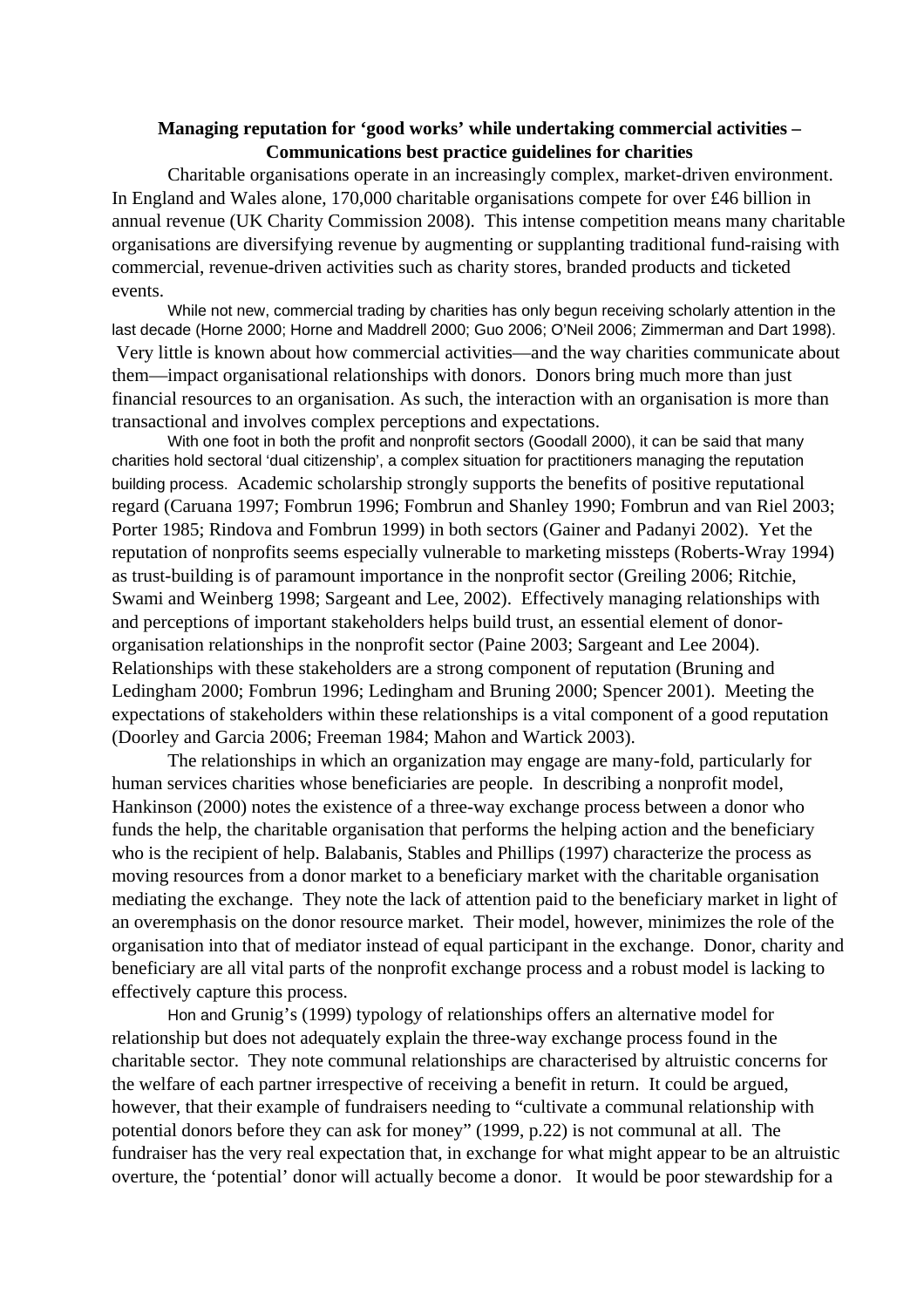charity to attempt to maintain a quasi-fund-raising relationship with people who are not donors or to remain communally attached to 'potential donors' into perpetuity. This organisation-to- (potential)-donor relationship would be better characterised as a 'pre-exchange' relationship with a potentially lengthy onset phase initiated by the organisation. Donor relationships can be even more complicated, and the communal aspect minimalized, in the case of commercialized charities that can provide a direct benefit to the *donor* as a result of their financial support.

The argument could be made that nonprofit organisations do in fact engage in communal relationships, for example, with their beneficiaries. The counter-argument could also be made that this relationship can also be characterized as a pre-exchange relationship. For example, beneficiaries of a charity can be asked to speak well of it to donors at a fundraising event. The triplex relationship of donor-organisation-beneficiary is not easily characterized given the motivations of and intangible benefits received by the donor, combined with the expectations and actions of both beneficiary and organization. A robust model for these relationship interactions is lacking in the extant literature.

This gap in understanding regarding the reputation building process for nonprofits presents opportunity for exploration to which this study responds. Much of the existing research on donor expectations and perceptions has been carried out in random population samples (e.g. Bennett 2003; Bennett and Gabriel 2003; Bennett and Savani 2003; Schlegelmilch, Love and Diamantopoulos 1997) and seldom amongst donors to a particular charitable organisation, that is, those who comprise its most salient stakeholder group (O'Neil 2006, 2007; Waters 2006). Scant research, if any, has been directed towards understanding how communication regarding a charitable organisation's involvement in commercial trading affects the ongoing relationships it maintains with donors. Gronstedt (1997, p.34) notes that, rather than being evidence-based, the majority of public relations and corporate communication decisions are founded on "gut feelings, speculation and hearsay." The research objectives for this study have been designed to address this over-reliance on instinct by providing an empirically-based exploration into one aspect of public relations within the nonprofit sector. The research objectives were:

- 1) To explore how donors perceive the commercial activities of a UK charity (hereinafter, the Charity)
- 2) To examine how the Charity's communication regarding its commercial activities impacts its relationships—and consequently its reputation—with donors
- 3) To explore the application and adaptation of existing models of relationship to a nonprofit context

#### **Methods**

Using a case study approach for this research has enabled a focus on the relationships and processes within the context of reputation management. A case study approach allows for an indepth study of a focussed area of inquiry (Bell 1999; Punch 2005). Case studies allow for an indepth analysis of events, relationships and processes (Denscombe 2003). Similar to other UK charities, the Charity offers "intrinsic interest" (Denscombe 2003, p.35) because of its involvement in both charitable and commercial activities. The Charity is primarily a human services organisation that provides educational and informational resources designed to help UK families become more emotionally, spiritually and physically healthy.

Data were collected through document analysis and semi-structured telephone interviews conducted in March and April 2007. The Charity provided communication pieces, including print magazines, newsletters, electronic and direct mail pieces, from the twelve months preceding the interviewing period for document analysis. Using Bell's (1999) documentary evidence method to explore context, intended objectives, key messages and audiences, the document analysis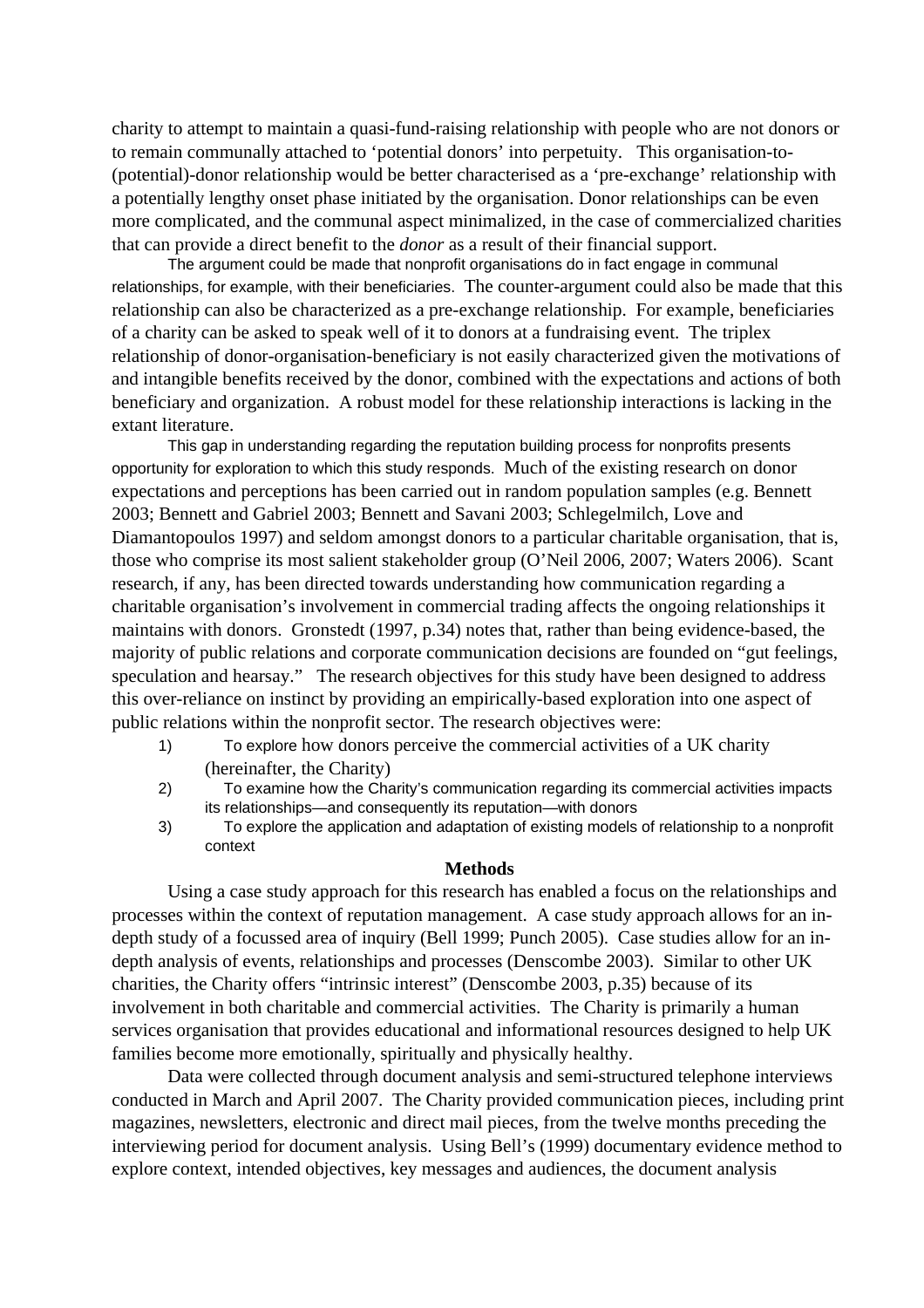provided evidence for formulating interview questions, and accurately analysing interview data. Following document analysis, semi-structured interviews were carried out by telephone. Telephone interviewing has several advantages over in-person, not the least which includes convenience and time efficiency. More significantly, evidence suggests that respondents are more honest in telephone interviewing versus face-to-face (Denscombe 2003).

A sampling frame of approximately 20,000 donors to the Charity was used. 'Donor' in the case of the Charity refers to supporters who have contributed financially. This support may have been through donation, product purchase or attendance at a paid-ticketed event. From the sampling frame, a computerized data request generated 300 donor records which were used by the interviewer to complete a sample of thirty interviews. The Charity had made an agreement with the interviewer in terms of the frequency of contact with potential interviewees and a sample maximum. In any case, the sample quota was easily completed as the donors were receptive to solicitation of their opinions about the Charity. Participants were located in all four regions of the UK. Several participants self-identified as non-white or non-British thus confirming that the sample was ethnically diverse. Additionally, participants divulged age characteristics such as pensioner, retiree, grandmother, new parent and so on indicating age dispersion.

Data from the document analysis were used to form the interview guide. At times, participants referenced communication pieces from the document analysis thus the researchers accessed them to assist in interpretation of the interview data. Document analysis allowed for triangulation between the Charity's communications, interview data and the researcher's interpretations. Data were analysed while it was collected (Daymon and Holloway 2002) in an ongoing iterative process of analysing, interpretation and reflection. After all interviews were transcribed, transcriptions were verified for accuracy and the data was coded facilitating the data analysis process of reduction, display and identification of conclusions (Miles and Huberman 1984).

#### **Results**

1. DONORS ARE SUPPORTIVE OF COMMERCIAL ACTIVITIES, AND COMMUNICATIONS ABOUT THOSE ACTIVITIES, WHICH ARE IN LINE WITH THE CHARITY'S VALUES AND HELP ATTAIN ITS MISSION.

The first research objective was to investigate donor perceptions regarding the Charity's commercial activities. Donors to the Charity were supportive of commercial activities with two important caveats: the activities must align with the Charity's values; and the commercial activities must contribute to the attainment of the Charity's mission and not simply generate revenue. As one participant noted:

If they were selling mugs and t-shirts I wouldn't find that particularly helpful but actually what they do supply is relevant to what they are doing if they were selling mugs and t-shirts I wouldn't find that particularly helpful but actually what they do supply is relevant to what they are doing.

Commercial activities perceived as removed from the Charity's mission or undertaken for pure financial gain were viewed negatively. In fact, charities whose commercial activities were designed to only generate revenue were viewed as bothersome and noisy. As one participant noted, when engaging in commercial trading, the Charity's activities should keep close to its reason for being:

I think if [the Charity] were peddling jeans with [its] logo on them, I think I'd say forget it…There are plenty of other organisations that are dependent on people buying their jeans because that's what they do. I mean, stick to what you do.

Donors indicated they were intolerant of charities that offered 'premiums' or items of token value used in fundraising. While not a pure commercial activity, fund-raising premiums are similar to trading in that the donor-organization relationship is complicated by a tangible direct return to the donor,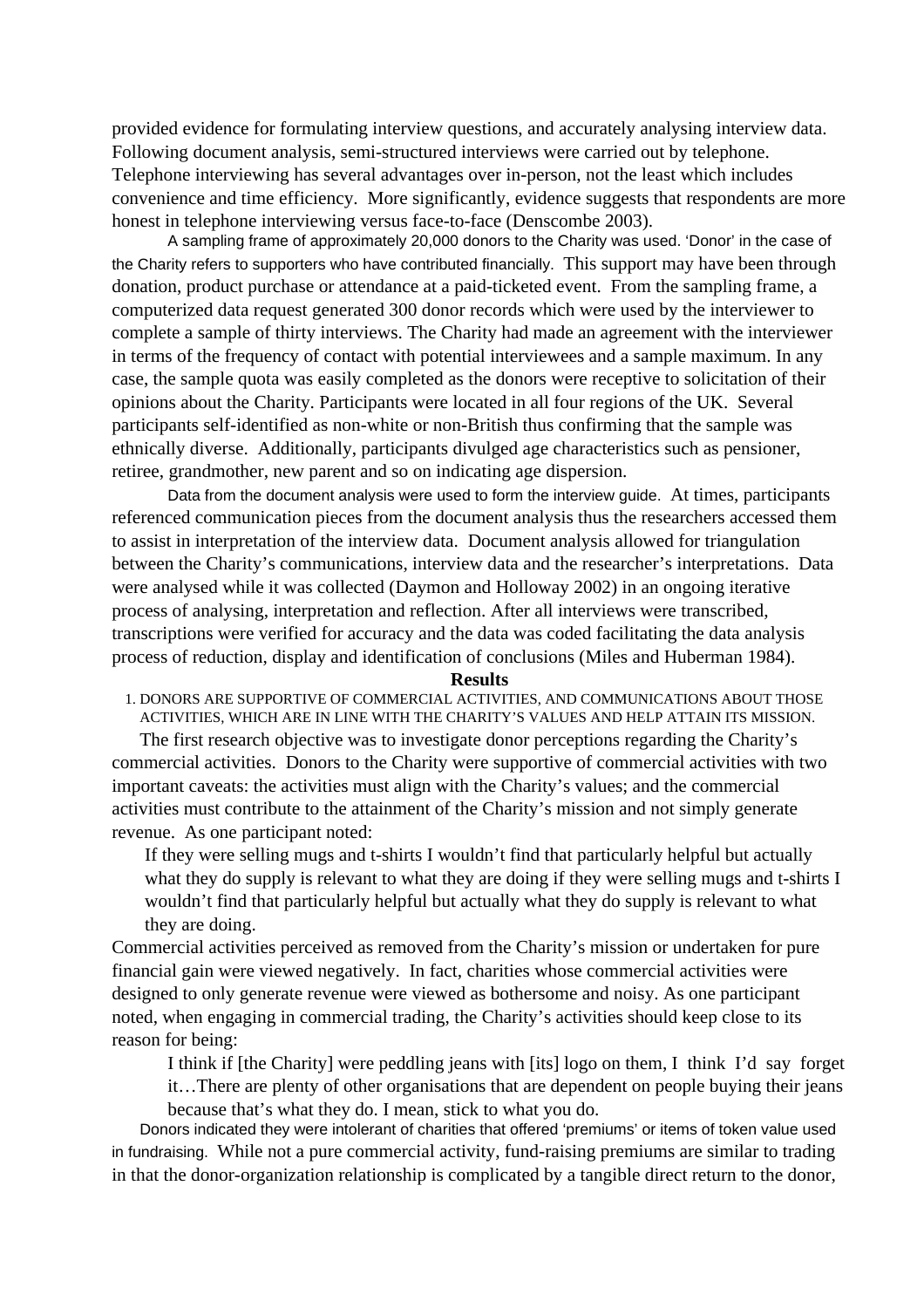as is also found in a commercial transaction with a dual sectoral charity. One participant expressed strong irritation at a pair of unsolicited slippers that arrived through the post from a charity. Feeling they were intended to elicit a "guilt gift," she packaged up "the manipulative slippers" and sent them back to the organisation—only to be sent another pair a few weeks later. Another participant had received three logo-embellished umbrellas from the same organisation and noted wryly the uselessness of three umbrellas when she only had two arms. Premiums that were unrelated to a charity's mission served to raise suspicions about what the charity is actually doing, i.e. is it accomplishing its mission or being distracted by fundraising schemes:

I think that charity should stand on its own if you see what I mean. The result and what it does and so on should really stand on its own. When they start to enhance it in one way or another I always start to wonder what's lacking in their own administration.

2. WHAT DONORS PERCEIVED TO BE THE CHARITY'S *INTENTIONS* IMPACTS HOW THEY INTERPRET THE MESSAGING THEY RECEIVE FROM ITS COMMUNICATIONS.

Participants indicated that the Charity could overstep its boundaries, for example, by offering irrelevant materials to its supporters, as long as its intentions were deemed honourable. "They've got to keep their head above water," noted one participant in reference to an undesirable financial appeal from the Charity. This finding emphasises the importance of transparency in communication, particularly about commercial activities and also evidences a level of tolerance unique to the charitable sector. It also provides support to the collaborative meaning-making process that occurs with communication. As Gronstedt (1997) notes, research needs to be focussed less on what effect the communication of a message has on people and more on what effect people have on the message that is the object of a communication exchange.

3. COMMERCIAL ACTIVITIES AND REVENUE GENERATION SHOULD NOT DISTRACT FROM MISSION ATTAINMENT.

Donors commented that the Charity should be focussed on achieving its mission and not distracted by revenue generating activities. Supporters emphasised the importance of the Charity focussing primarily on attaining its mission rather than promoting its financial needs to supporters, despite recognising that satisfying the latter largely enables the attainment of the former. They recognised that financial need is a constant state of affairs for the Charity but that it should appear to be secondary to the Charity's focus on attaining its mission:

I tend to think that [the Charity's] resources are not seen primarily as not to provide funding but to provide resources….I think I would be a little concerned if they started selling other products just with the name on it. I think that might be the wrong approach.

Financial astuteness on the part of the Charity, while of paramount importance to whether donors would give, was not a measure of success per se. Unlike many nonprofit managers who are charged with sustaining organisational operations, donors perceived success largely as mission attainment. While a reasonable level of financial acumen was assumed in order for the Charity to receive the donor's ongoing support, attaining fund-raising goals did not indicate to donors that the Charity was successful.

4. "SERVICE-ORIENTED" COMMUNICATIONS CAN EFFECTIVELY ENABLE, AND EVEN MASK, THE MARKETING OF COMMERCIAL ACTIVITIES.

The second research objective of this study was to explore the impact of communication activities about commercial activities upon the donor relationships, and consequently the reputation, of the Charity. Charity marketing activities were viewed by participants as negative but largely necessary. Given this discomfort with marketing and their affinity for the Charity, participants preferred to identify the communications from the Charity as "service-oriented" rather than "marketing-oriented", even though the Charity regularly promoted its ticketed events and the products it sold through its communications pieces. "Service-oriented" communications were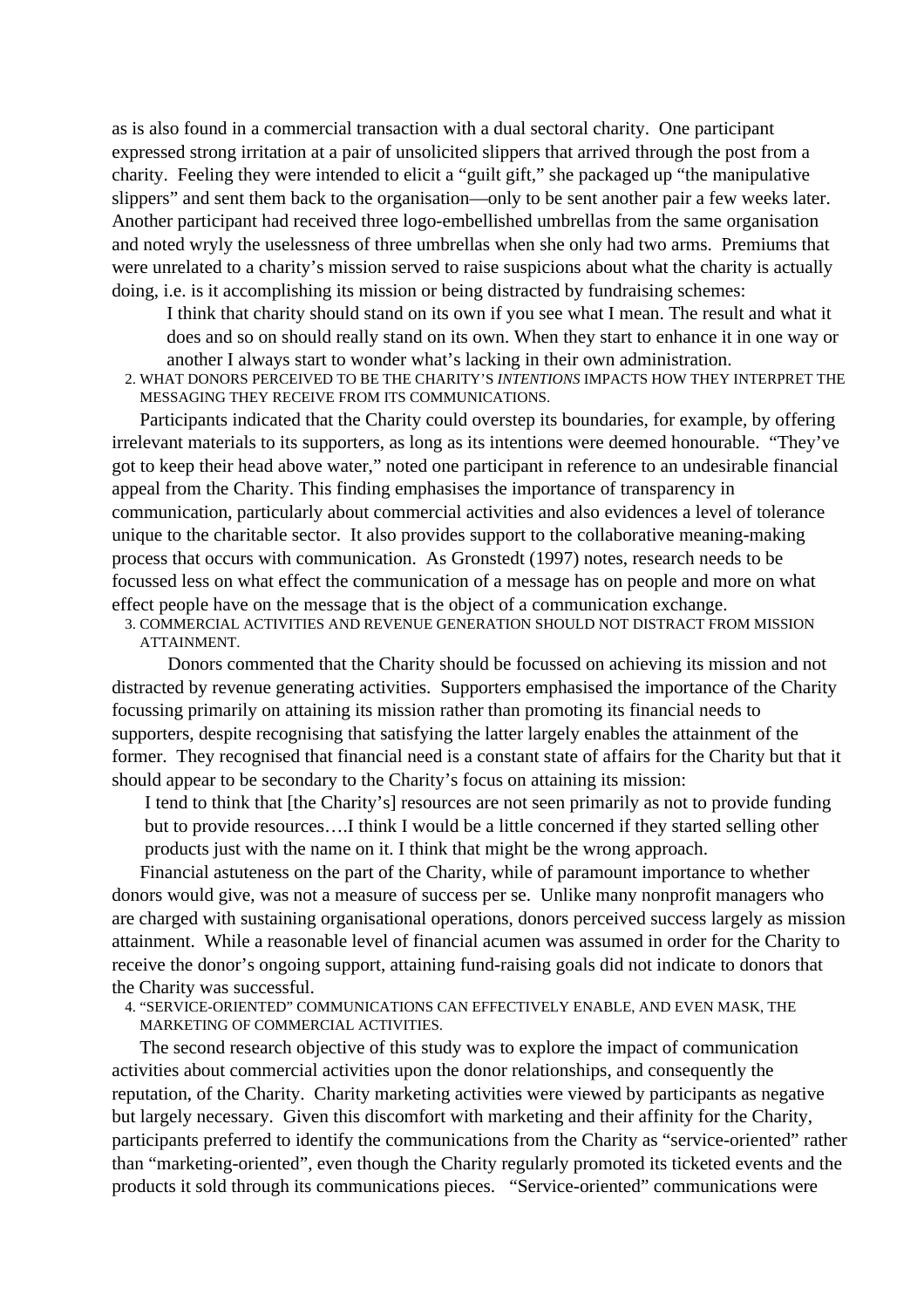perceived as being largely informative and not obviously persuasive, while maintaining a promotional intent. Helpful information, as a service, seemed to offset the impact of a pure marketing pitch in the presentation of products the Charity was selling. In addition, as indicated by participants, information from the Charity was perceived as an immediate tangible and personal benefit thus enriching the relationship, potentially accomplishing marketing goals and creating long-term satisfaction with the Charity. One donor noted that, "If you want to get information to the people that you want to benefit then you've got to market regardless of who you are. " He continued by pointing out he "very very quickly know[s] if a person is more marketing focussed or service focussed" and that his receptivity to the communications were framed by this dichotomy. Other participants refused to characterize the communications they received from the Charity as marketing due to its "informational" content. In the document analysis, the Charity's communications pieces over the previous 12 months very clearly showed evidence of marketing through promotion and sales of books, resources, tickets, appeals for funding and so on, yet the informational content compensated for perceptions of (negative) "marketing".

## 5. DONORS ARE ANNOYED WITH OVER-COMMUNICATION FROM THE CHARITABLE SECTOR AS A WHOLE BUT INVITE COMMUNICATION FROM CHARITIES THEY CARE ABOUT.

Participants indicated they were overwhelmed by the clamour from charitable organisations struggling to get their attention*.* Participants used various pejorative ways to refer to communication from the charitable sector in general: they felt "hassled" and "bombarded" by unsolicited, "intrusive" fund-raising requests from charities for which they had neither an affinity nor history of a past relationship. One participant referenced a meaningless "mail shot" he had received from a charitable organisation. Another participant expressed her desire for charities to "lower the tone" in their communication activities by asking for less and reducing alarmist appeals. Yet another spoke very forcefully on this matter:

I've had so much from so many charities coming through the mail at the moment I said to a friend that I think that every single charity in Great Britain and beyond thinks that I am responsible for their welfare. I'm serious. And it's turning me right off. And I'm putting them in the bin. I mean, I couldn't afford it and I can't cope with it. So some of them I am putting in the bin.

Despite their irritation with other charities, all the donors in this study welcomed the communication they received from the Charity as they had *invited* it:

I don't have an issue with [fundraising] for [the Charity] because we have invited that by being supporters so it's totally legitimate that they would do that.

We've invited any mail we get from them. And it's informative, it's not begging. And also that's very specific to [the Charity], the way they ask for money is respectful. If I remember correctly, it's usually written and signed from [the CEO] and it's respectful. You don't feel guilty at the end of it. If you decide not to give you don't feel guilty. So it's not guilt inducing and that is much more enabling for people to give. People will give because of generosity rather than guilt.

6. THE 'GIVING PARADOX' COMPLICATES THE EXCHANGE PROCESS WITHIN THE DONOR-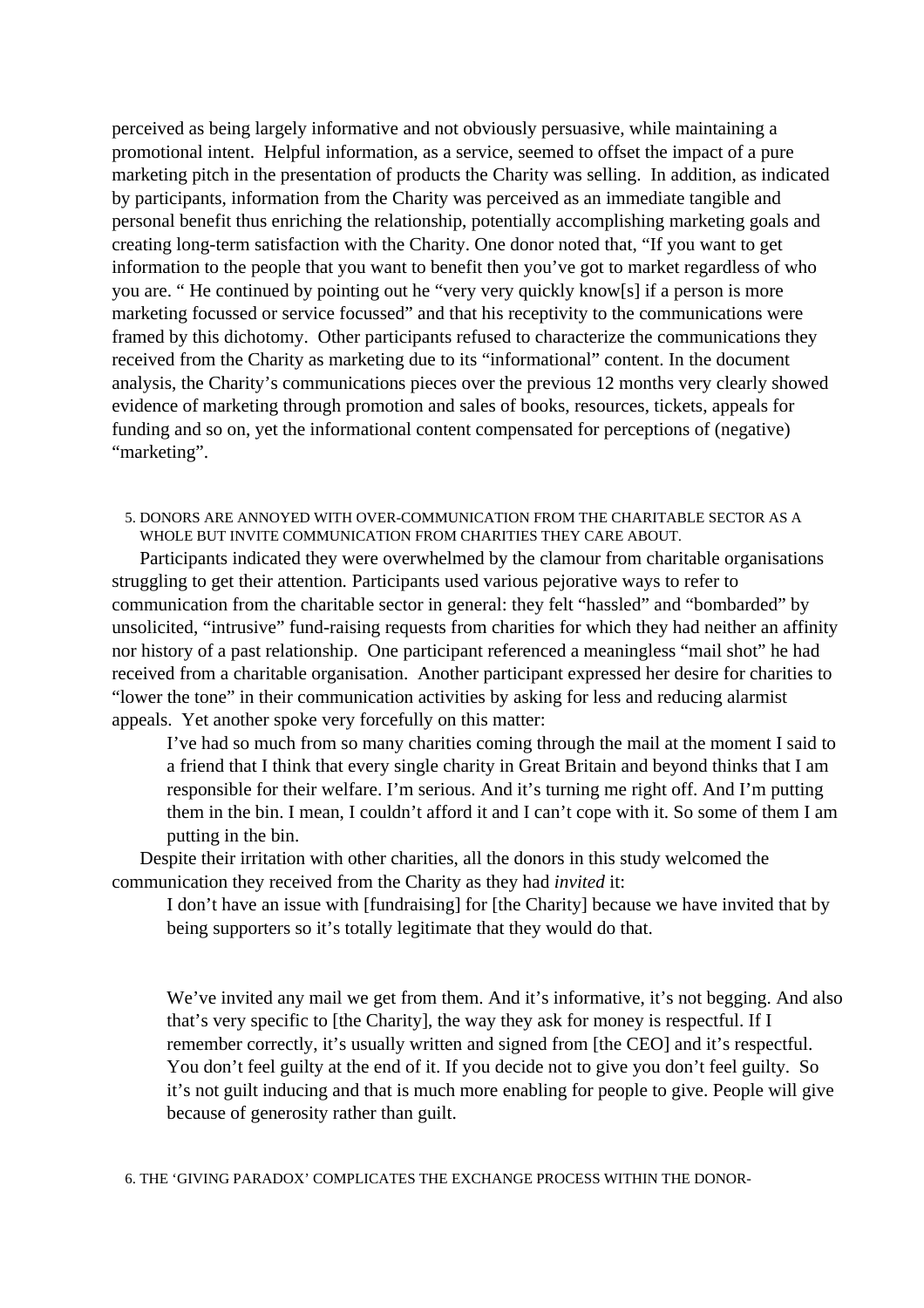ORGANISATION-BENEFICIARY RELATIONSHIP.

The third research objective for this study was to explore current models of relationship and their applicability and adaptability to nonprofits. Relationships between organisations and their publics are well-established as a crucial dimension of reputation. Using Ledingham's (2003) theory of relationship management, for interviews the researcher adopted the view of relationship as a mutually beneficial exchange between two parties. The giving paradox, where a person chooses to become poorer to make someone else richer (Bracewell-Milnes 1990), is a complex dimension largely absent from for-profit relationship exchanges. Depending on how one typifies the benefits, giving may or may not be mutually beneficial. As Halfpenny (1999) notes, altruism may not be a rational phenomenon thus it is highly complex to analyse. Participants variously characterized the benefits they received from the charity as informative (concerning issues of personal interest) or associative (they felt good being a part of what the Charity was doing for society). Other participants could not typify the benefits they received as a result of their relationship with the Charity: "I see that they are doing a good job" and, from another participant, "I like them I suppose. I like what they do, I support what they do. What more can I say?"

#### **Limitations**

While the research design and the sample size contained some limitations, the researchers do not find that these limitations have jeopardised the authenticity or trustworthiness of this study. This project was designed to explore the Charity's reputation at one point in time and does not purport to track the Charity's reputation over time. The results should be interpreted in light of this limitation. The timing and context of the data collection is relevant (Daymon and Holloway 2002) as some respondents had trouble recalling specific communication from the Charity.

For further research, an alternative time to carry out interviews may be soon after correspondence has been dispatched to supporters to increase the chances that the Charity's communication pieces are fresh in their minds. Arguably, this might also result in data which disproportionately represent the salience of the Charity's mailings for participants; that is, they may perceive the Charity's mailings are more frequent or persistent simply because of recency. A longitudinal study may be one way to address both recall and recency limitations.

The sample used for this research consisted of supporters of the Charity who had been active supporters in the twelve months before the research began. Due to database constraints in retrieving donor records, the sample lacked what fundraisers term 'lapsed donors', that is, those who are no longer actively giving to the Charity. As a result, the perspectives on the communication activities that are offered are limited to participants who are likely favourably biased towards the Charity. This bias can be disputed, however, by the critical comments expressed by some participants. For further research, exploration of the perceptions of lapsed donors may provide more insight into how communication activities about commercial activities impact a charity's reputation.

#### **Discussion**

One complexity arises in regards to identifying exactly what benefit a donor receives from giving. Hankinson (2000, p.209) describes one benefit as the "warm glow" that is the psychological reward for generosity. The benefit gained from involvement with a charitable organisation is, however, often not a personal benefit. In this study, several participants explicitly indicated they supported the Charity because of what it was accomplishing in society as a whole. The reward or benefit could also be some level of involvement, through directed giving, into how funds will be resourced to beneficiaries. While there is an exchange process, the benefit received by the donor is difficult to typify. Conversely, particularly with charities that are involved in commercial activities, the donor may receive an immediate tangible benefit such as an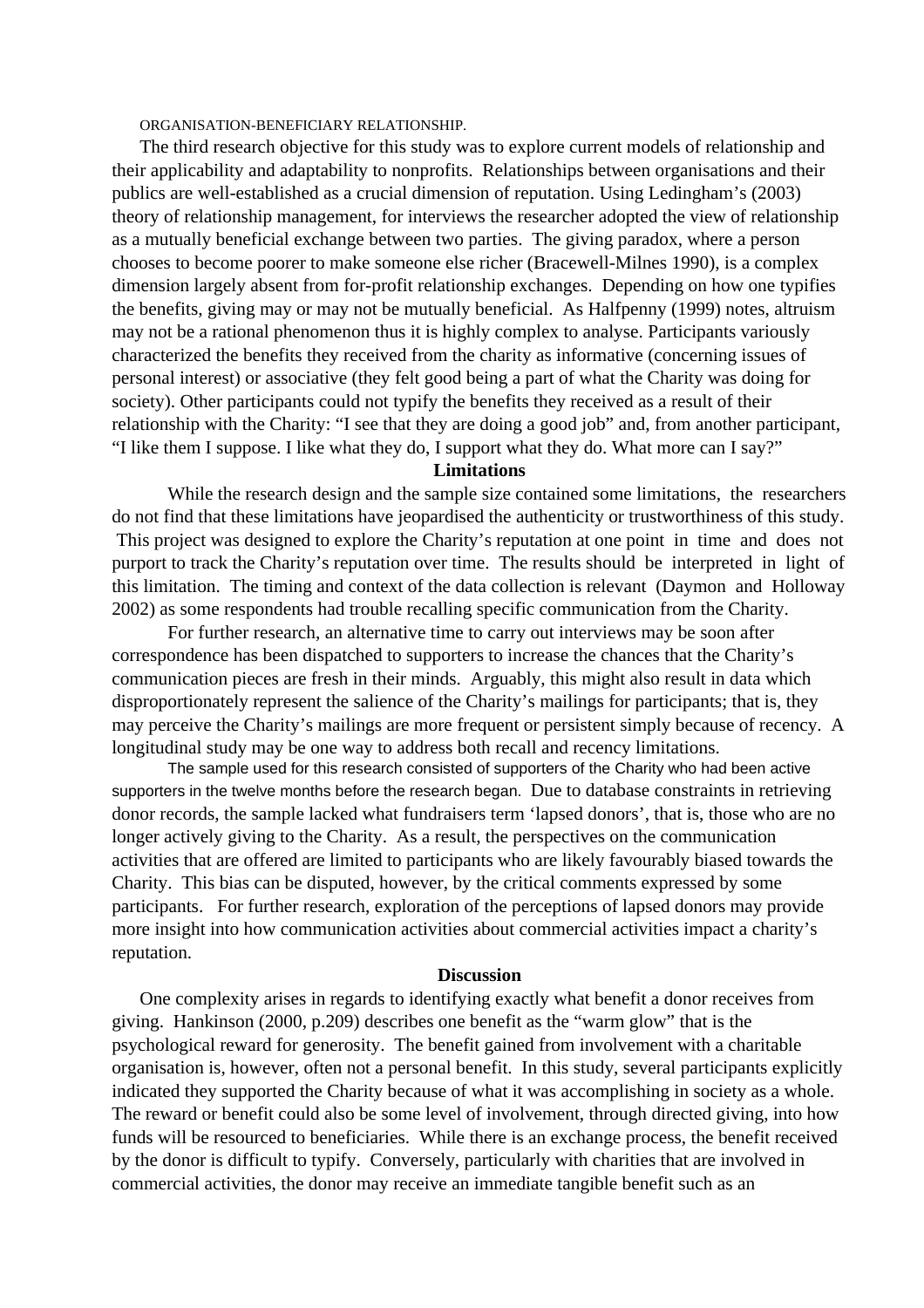informational resource or a thank you gift for their financial contribution.

Building on Hankinson's (2000) notion of three-way exchange, another partner in the exchange is the beneficiary. Beneficiaries provide an organisation, the third partner, with its reason for being and without beneficiaries in need of help, it would likely not exist. It is, in one way, how the beneficiary 'gives' back within the exchange. Without them, the donor would have no reason to give and no way of deriving the benefit he or she receives from giving. Thus, the connection between the three parties is direct, even if not tangible. It is reciprocal as all three are active agents, even if the benefits traded between the donor and the beneficiaries are exchanged within the purview of the charitable organisation. Figure 1 provides a simple illustration of how these connections might be conceptualized. It is worth noting that for charities which engage in works that benefit society as a whole (e.g. environmental charities), there may be overlap between defining a donor and a beneficiary.

#### $[pic]$

Figure 1 Connections between donor, charity and beneficiary

Expectations are a well-established component of relationships within the reputation building process. Yet many of the donors in this study were uncomfortable with the notion of the Charity meeting their expectations, despite providing financial resources for it to carry out its activities. One donor stated he did not expect the Charity to respond to his "whims"; still others felt it would be inappropriate to place expectations on the Charity even though they likely held them, for example, in expecting the Charity to steward resources well and accomplish its mission as discussed previously.

This finding regarding expectations may evidence some incongruency with existing models of relationship. Personal expectations, such as those regarding communication preferences with donors, may be subservient when a charitable organisation is true to its mission in serving its beneficiaries. A higher level of tolerance, built through emotional attachment or affinity with the Charity may result in greater forgiveness for organisational gaffes. Donors may also perceive that a charity has fewer financial resources than a business and hope, as one participant observed, that a charity does the best it can. Additionally, returning to the giving paradox, expectations may be tied to motivations. Altruistically motivated transactions will likely differ greatly in terms of expectations from a service or product exchange relationship that is found in most for-profit interactions.

As this research is exploratory, a satisfying explanation may be elusive. In this three-way exchange context, donors may be willing to subvert their expectation of personal benefit and trust that, instead, a benefit will be provided to society as a whole or to specific beneficiaries whom the donor likely does not know personally. Does this still denote an 'expectation'? It is likely not an *expectation* of personal benefit or even communication needs, rather it is the *expectancy* of the Charity evidencing credibility and trust in fulfilling its mission.

[pic]

Figure 2 Suggested transactional model of a privately held company

Figures 2, 3, and 4 illustrate this contextual perspective on the contrast between transactions in the two sectors. Figure 2 shows a model of a simple, two-way business transaction where both parties are driven by self-centred motivations: the consumer pays a fee to obtain either a product or service that brings direct benefit to him or her which in turn provides revenue for the business with which the consumer transacts. The benefits obtained by the business may also include positive reputational regard and the personal satisfaction of the business owner and so on.

[pic]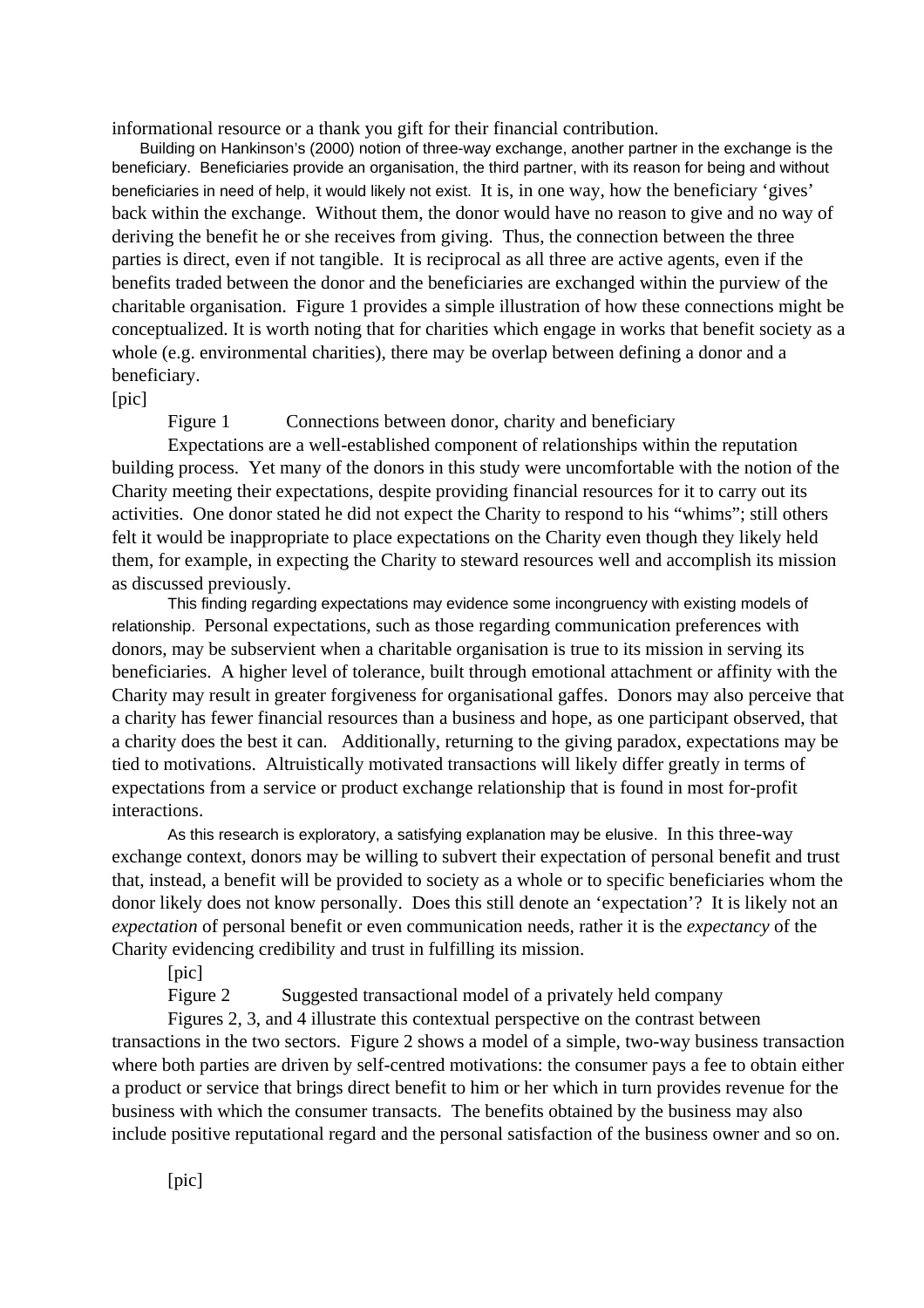## Figure 3 Suggested transactional model of a publicly held company

Figure 3 illustrates a three-way exchange process in a publicly owned corporation with shareholders: an investor provides capital to a corporation who provides dividends in return. The corporation provides a product or service to a customer who pays a fee. The customer, who may also be an investor, receives a product or service which has been partially developed by the investor's capital and, in turn, the investor's interests in the corporation grow as a result of the customer's action. It could be argued that the investor and members of the corporation receive the satisfaction of providing a customer with a worthwhile product or service. The return connection from customer to investor is likely weak or non-existent as customers often are not aware of public or private ownership. This connection is strengthened, however, and further complicated, when an investor is also a customer—much like the situation created when a donor to a charity is also a beneficiary of the charity's work, as previously mentioned.

## [pic] Figure 4 Suggested transactional model for nonprofit context

In a nonprofit exchange, however, the product or service is fully funded by a donor, or more accurately, donors, thus strengthening the connection between beneficiary and donor. Figure 4 illustrates the three-way charitable exchange process using Hankinson's (2000) threeway exchange and Balabanis et al.'s (1997) model of market exchange. The investor becomes a 'donor' who gives a gift to facilitate a product or service of a charitable organisation to a beneficiary. Donors may receive tangible benefits directly from the charity such as a thank you gift, public recognition for support, or a tax incentive. Charities involved in commercial trade complicate the typology of benefits as supporters may also receive a product or a service in exchange for their financial support. Non-tangible benefits, such as the joy that can accompany giving, also factor into the exchange. Beneficiaries, while receiving tangible benefits from the charity, may also receive intangible benefits by knowing that donors care enough to give to help, a benefit akin to the 'warm glow' donors receive when they give to an organisation.

Dual citizenship within the for-profit and nonprofit sectors did not present a problem for donors to the Charity. Mission is the bonding agent which holds donor perceptions of an organisation's activities together. Communication that clearly presents commercial activities as part of the Charity's endeavours to achieve its mission, and not simply to fund its mission, is crucial to ongoing donor support. The exchange process within the charitable sector is unique and not adequately represented by existing relationship models which are inadequate for the giving paradox. Several areas for further research have arisen during this research: *Th*is project has provided some preliminary, exploratory findings regarding expectations but further research is

needed to better understand the giving paradox and its impact on expectations. It also demonstrated donor approval of commercial activities, but did not address how commercial activities impact giving behaviour, an area ripe for further exploration. Further research may provide insight into how charitable communication can become less promotional and more 'service-oriented', thus reducing the overall 'din' of the UK charitable sector communications.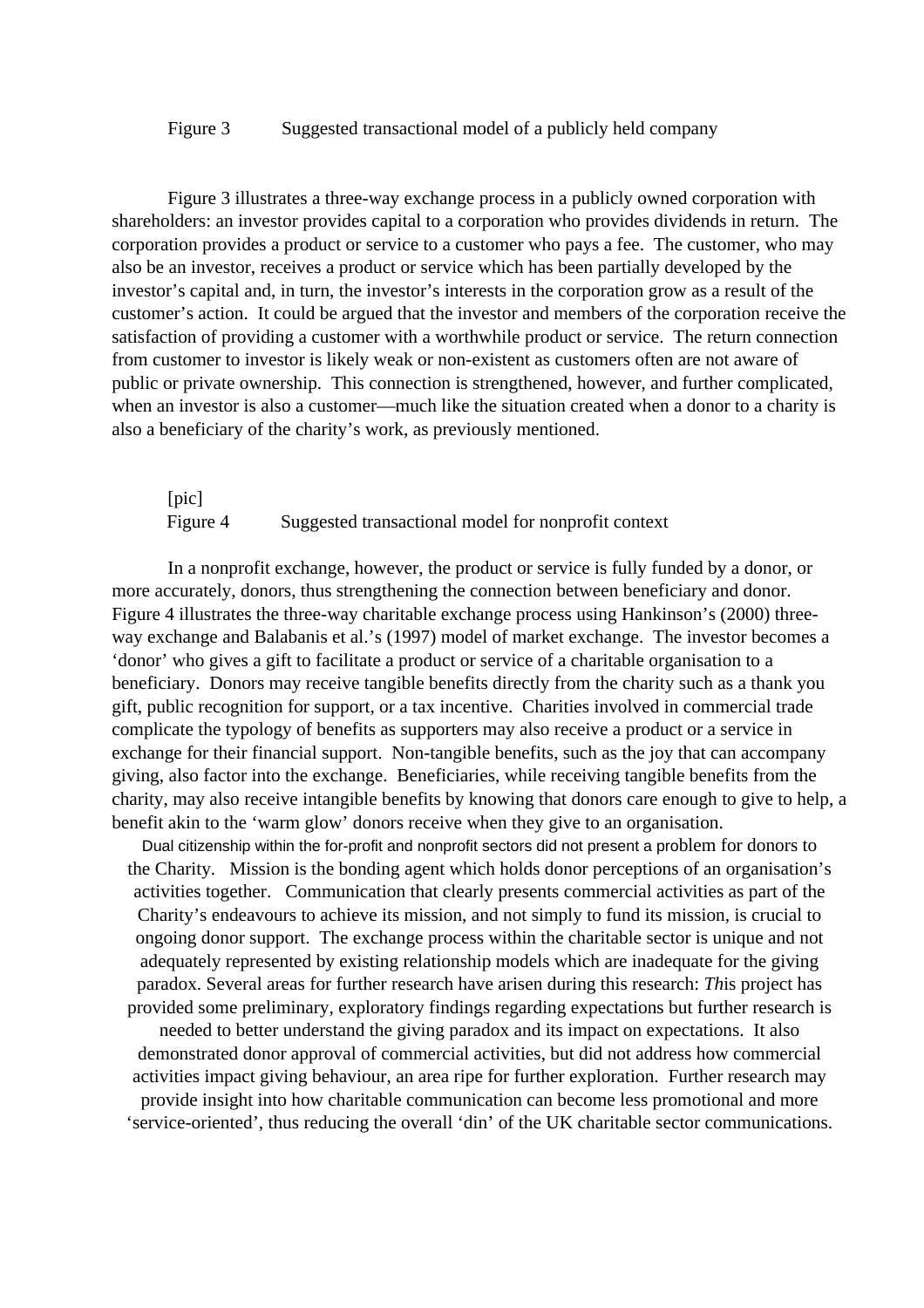#### **References**

- Balabanis, G., Stables, R., & Phillips, H. (1997). Market orientation in the top 200 British charity organizations and its impact on their performance. *European Journal of Marketing*. 31(8), 583-603. DOI: 10.1108/0309056971016592
- Bell, J. (1999). *Doing your research project.* (3<sup>rd</sup> ed). Buckingham: Open University Press.
- Bennett, R. (2003). Factors underlying the inclination to donate to particular types of charities. *International Journal of Nonprofit and Voluntary Sector Marketing*. 8(1), 12-29. DOI: 10.1002/nvsm.198
- Bennett, R., & Gabriel, H. (2003). Image and reputational characteristics of UK charities. *Corporate Reputation Review*. 6(3), 276-289. DOI: 10.1057/palgrave.crr.1540206
- Bennett, R., & Savani, S. (2003). Predicting the accuracy of public perceptions of charity performance. *Journal of Targeting, Measurement and Analysis for Marketing*. 11(4), 326- 342. DOI: 10.1057/palgrave.jt.5740088
- Bracewell-Milnes, B. (1990). How giving creates wealth. In J. McQuillan (Ed.), *Charity trends* (13<sup>th</sup> ed). Tonbridge, Kent: Charities Aid Foundation.
- Bruning, S., & Ledingham, J. (2000). Perceptions of relationships and evaluations of satisfaction: an exploration of interaction. *Public Relations Review*, 26(1), 85-95. DOI: 10.1016/50363-811(00)00032-1
- Caruana, A. (1997). Corporate reputation: concept and measurement. *The Journal of Product and Brand Management*, 6(2), 109-118. DOI: 10.1108/10610429710175646
- Daymon, C., & Holloway, I. (2002). *Qualitative research methods in public relations and marketing communications.* London: Routledge.
- Denscombe, M. (2003). *The good research guide: for small scale social projects* (2nd ed.). Buckingham: Open University Press.
- Doorley, J., & Garcia, H. (2006). *Reputation management: the key to successful corporate and organizational communication*. London: Routledge.
- Fombrun, C. (1996). *Reputation: realizing value from the corporate image.* Boston: Harvard Business School Press.
- Fombrun, C., & Shanley, M. (1990). What's in a name? Reputation building and corporate strategy. *The Academy of Management Journal*. 33(2), 233-258. [No DOI]
- Fombrun, C., & van Riel, C. (2003). *Fame and fortune: how successful companies build winning reputations*. Upper Saddle River, NJ: Financial Times Prentice Hall.
- Freeman, R. (1984). *Strategic management: a stakeholder approach.* Boston: Pitman Press. Cited by C. Fombrun and M. Shanley (1990). What's in a name? Reputation building and corporate strategy. *The Academy of Management Journal*. 33(2), 233-258. [No DOI]
- Gainer, B. & Padanyi, P. (2002). Applying the marketing concept to cultural organisations: an empirical study of the relationship between market orientation and performance. *International Journal of Nonprofit and Voluntary Sector Marketing*. 7(2), 182-193. DOI: 10.1002/nvsm.178
- Goodall, R. (2000). Charity shops in sectoral contexts: the view from the boardroom. *International Journal of Nonprofit and Voluntary Sector Marketing*. 5(2), 105-112. DOI:10.1002/nvsm.103
- Greiling, D. (2006, **September 12-15)**. *Trust and performance management in nonprofit organisations*. Proceedings of the International Symposium **on Public Sector Management, York University, Toronto.**
- Gronstedt, A. (1997). The role of research in public relations strategy and planning. In C.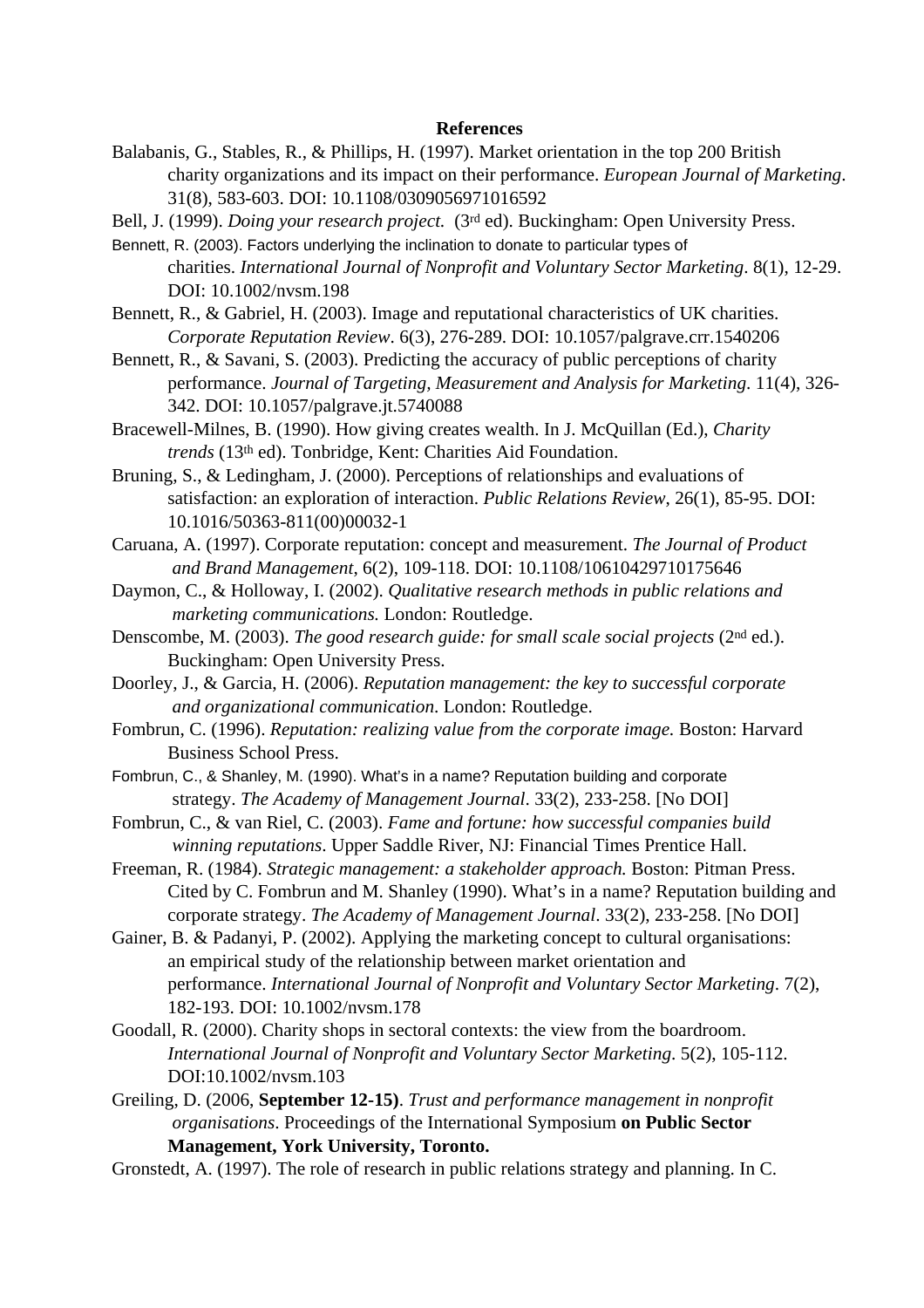Caywood. (Ed.), *The handbook of strategic public relations and integrated communications* (34-59). London: McGraw-Hill.

- Guo, B. (2006). Charity for profit? Exploring factors associated with the commercialization of human service nonprofits. *Nonprofit and Voluntary Sector Quarterly*. 35, 123-138. DOI: 10.1077/0899764005282482
- Halfpenny, P. (1999). Economic and sociological theories of individual charitable giving: complementary or contradictory? *Voluntas: International Journal of Voluntary and Nonprofit Organizations*. 10(3), 197-215*.* DOI: 10.1023/A: 1021200916487
- Hankinson, P. (2000). Brand orientation in charity organisations: qualitative research into key charity sectors. *International Journal of Nonprofit and Voluntary Sector Marketing*. 5(3), 207-219. DOI: 10/1002/nvsm.114
- Hon, L., & Grunig, J. (1999). *Guidelines for measuring relationships in public relations.* Retrieved 20 April 2009 from Institute for Public Relations website: http://www.instituteforpr.org/research\_single/guidelines\_measuring\_relationships/
- Horne, S. (2000). The charity shop: purpose and change. *International Journal of Nonprofit and Voluntary Sector Marketing*. 5(2), 113-124. DOI: 10.1002/nvsm.104
- Horne, S., & Maddrell, A. (2000). Editorial. *International Journal of Nonprofit and Voluntary Sector Marketing*. 5(2), 101-102. DOI: 10.1002/nvsm.102
- Ledingham, J. (2003). Explicating relationship management as a general theory of public relations. *Journal of Public Relations Research*. 15(2), 181–198. DOI: 10.1207/51532754XJPRR1502\_4
- Ledingham, J., & Bruning, S. (2000). *Public relations as relationship management: a relational approach to the study and practice of public relations.* Mahwah, NJ: Lawrence Erlbaum.
- Mahon, J., & Wartick, S. (2003). Dealing with stakeholders: how reputation, credibility and framing influence the game. *Corporate Reputation Review.* 6(1), 19-35. DOI: 10.1057/palgrave.crr.1540187
- Miles, M., & Huberman, A. (1984). *Qualitative data analysis: a sourcebook of new methods*. Beverly Hills, CA: Sage.
- O'Neil, J. (2006, August 2). *The link between strong public relationships and donor support*, paper presented to the Public Relations Division at the annual meeting of Association for Education in Journalism and Mass Communications, San Francisco, CA.
- O'Neil, J. (2007, March 8-11 ). *Linking PR tactics to long-term success: an investigation of how communications contribute to trust, satisfaction and commitment in a non-profit organisation*. Proceedings of the 10<sup>th</sup> International Public Relations Research Conference "Roles and Scopes of Public Relations' South Miami, FL. Retrieved 20 April 2009 from Institute for Public Relations website,

http://instituteforpr.org/files/uploads/IPRRC10\_proceedings.pdf, 336-347.

Paine, K. (2003). *Guidelines for measuring trust in organizations.* Retrieved 20 April 2009 from Institute for Public Relations website: http://www.instituteforpr.org/research\_single/guidelines\_measuring\_trust/

- Porter, M. (1985). *Competitive advantage.* New York: Free Press.
- Punch, K. (2005). *Introduction to social research: quantitative and qualitative approaches.* (2nd ed.). London: Sage.
- Rindova, V., & Fombrun, C. (1999). Constructing competitive advantage: the role of the firm-constituent interactions. *Strategic Management Journal*. 20(8), 691–710. DOI: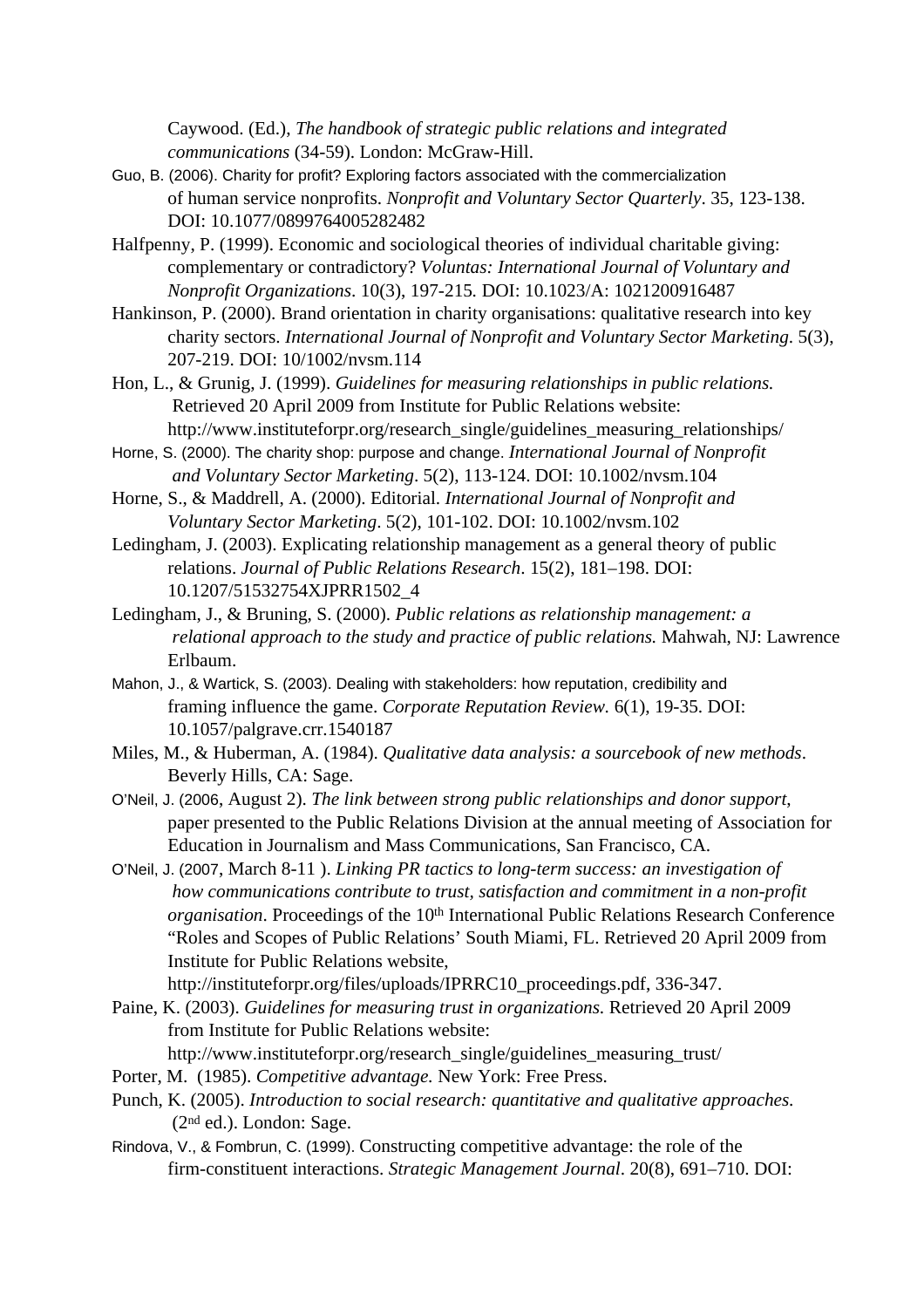10.1002/(SICI)1097-0266(199908)20:8

- Ritchie R., Swami S., & Weinberg, C. (1998). A brand new world. *International Journal of Nonprofit and Voluntary Sector Marketing*. *4,* 26–42. DOI: 10.1002/nvsm.54
- Roberts-Wray, B. (1994). Branding, product development and positioning the charity. *Journal of Brand Management*. 1(6), 363–370. [No DOI]
- Sargeant, A., & Lee S. (2002). Improving public trust in the voluntary sector: an empirical analysis. *International Journal of Nonprofit and Voluntary Sector Marketing*. 7(1), 68-83. DOI: 10.1002/nvsm.168
- Sargeant, A., & Lee, S. (2004). Trust and relationship commitment in the United Kingdom voluntary sector: determinants of donor behaviour. *Psychology and Marketing*. 21(8), 613–635. DOI: 10.1002./mar.20021
- Schlegemilch, B., Love, A., & Diamontopoulos, A. (1997). R**esponses to different charity appeals: the impact of donor characteristics on the amount of donations.** *European*
- *Journal of Marketing***. 31(8), 548-560.** DOI: 10.1108/0309056971016574
- Spencer, C. (2001). Relationships are reputation. *Strategic Communication Management*. *9*(4), 9. [No DOI]
- UK Charity Commission. (2008). *Income of registered charities in England and Wales 2007.* Retrieved 20 April 2009 from UK Charity Commission website: http://www.charitycommission.gov.uk/registeredcharities/factfigures.asp
- Waters, R.D. (2006, August 2). *Measuring the donor-nonprofit organization relationship: The impact of relationship cultivation on donor renewal*, paper presented to the Public Relations Division at the annual meeting of the Association for Education in Journalism and Mass Communications, San Francisco, CA.
- Zimmerman, B., & Dart, R. (1998). *Charities doing commercial ventures: societal and organizational implications*. Toronto, Ottawa: Trillium Foundation, Canadian Policy Research Networks.

------------------------------------

Customer

Product or service

PERSONAL BENEFIT

FEE

Consumer